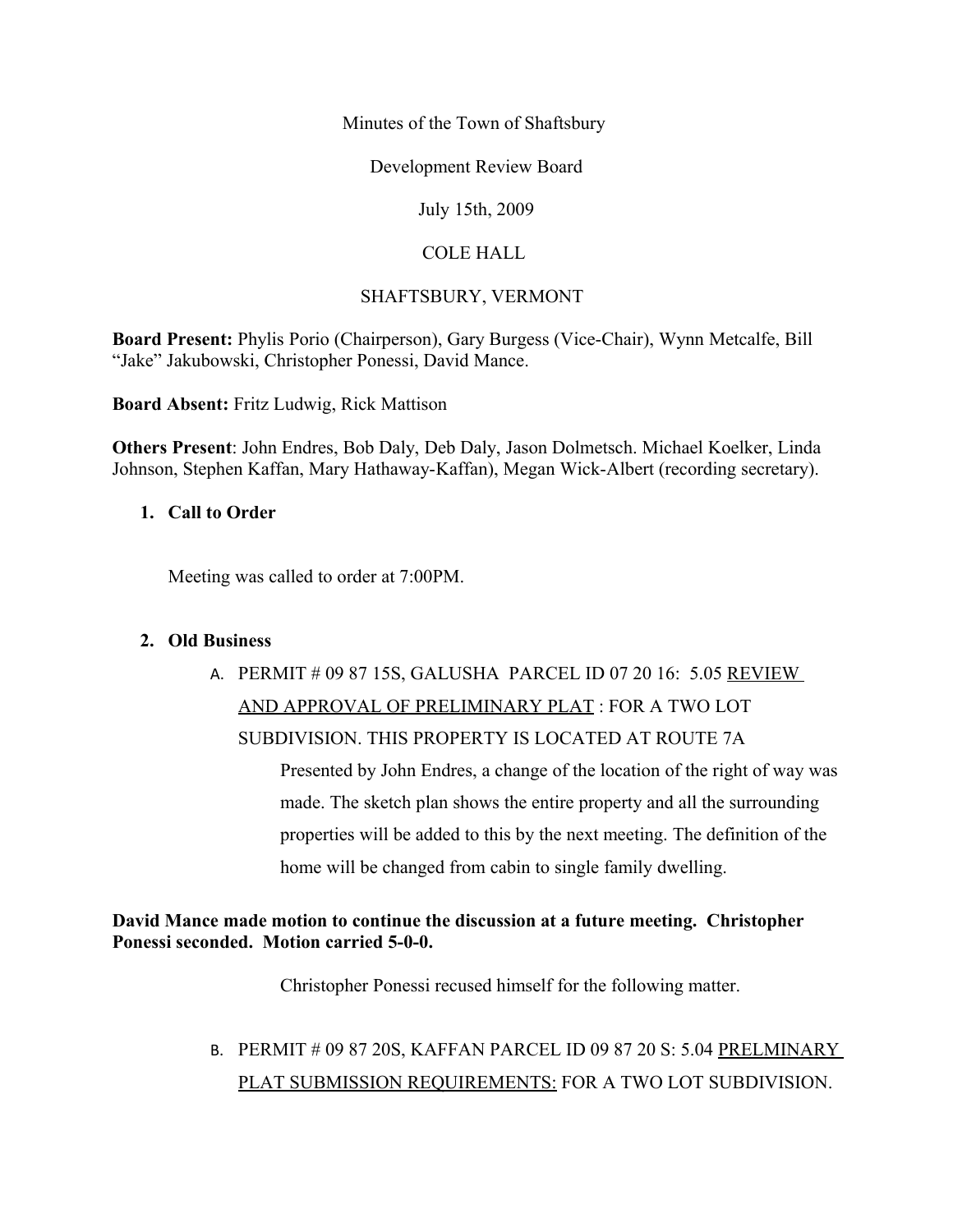## THIS PROPERTY IS LOCATED ON LOWER EAST AND SAWMILL ROAD.

Presented by Christopher Ponessi, a review of the two lot subdivision confirmed that there was an on-site approval by Ron, a waste water permit application is being submitted, removal of the shed located on the corner will occur, and a drainage system will be built to channel into the nearby brook. Chris will obtain a map of the areas wetlands to see if it is Class II for the next meeting.

#### **Public Comments:**

Linda Johnson had a concern about the potential for head on collisions because the location of the driveway is near a blind corner. Bob Daly stated that he remembers this happening in the exact area where the potential driveway will be put in and proposed moving it to the west. Deb Daly had a question of how close the house will be to her property because she is used to it the way that it is. Jake suggests that there be a 100ft buffer of vegetation on the property line to ensure this concern of privacy.

## **David Mance made motion to continue the discussion at the August 5th, 2009 meeting. Jake Jakubowski seconded. Motion carried 4-0-1.**

Christopher Ponessi returns to the board.

#### **3. Other Business**

A. TOWN OF SHAFTSBURY ORDINANCE REGULATING ACCESS TO TOWN HIGHWAYS

> The changes made to the town highway driveway access ordinance were reviewed and were agreeable amongst the board. Jake will incorporate the approved changes and continued review will occur at the August  $5<sup>th</sup>$ , 2009 meeting.

B. PERMIT # 09 87 51S, DOWNEY PARCEL ID 11 02 59. 5.02 SKETCH PLAN SUBMISSION FOR A TWO LOT SUBDIVISION. THIS PROPERTY IS LOCATED AT 228 POTTER MONTGOMERY ROAD.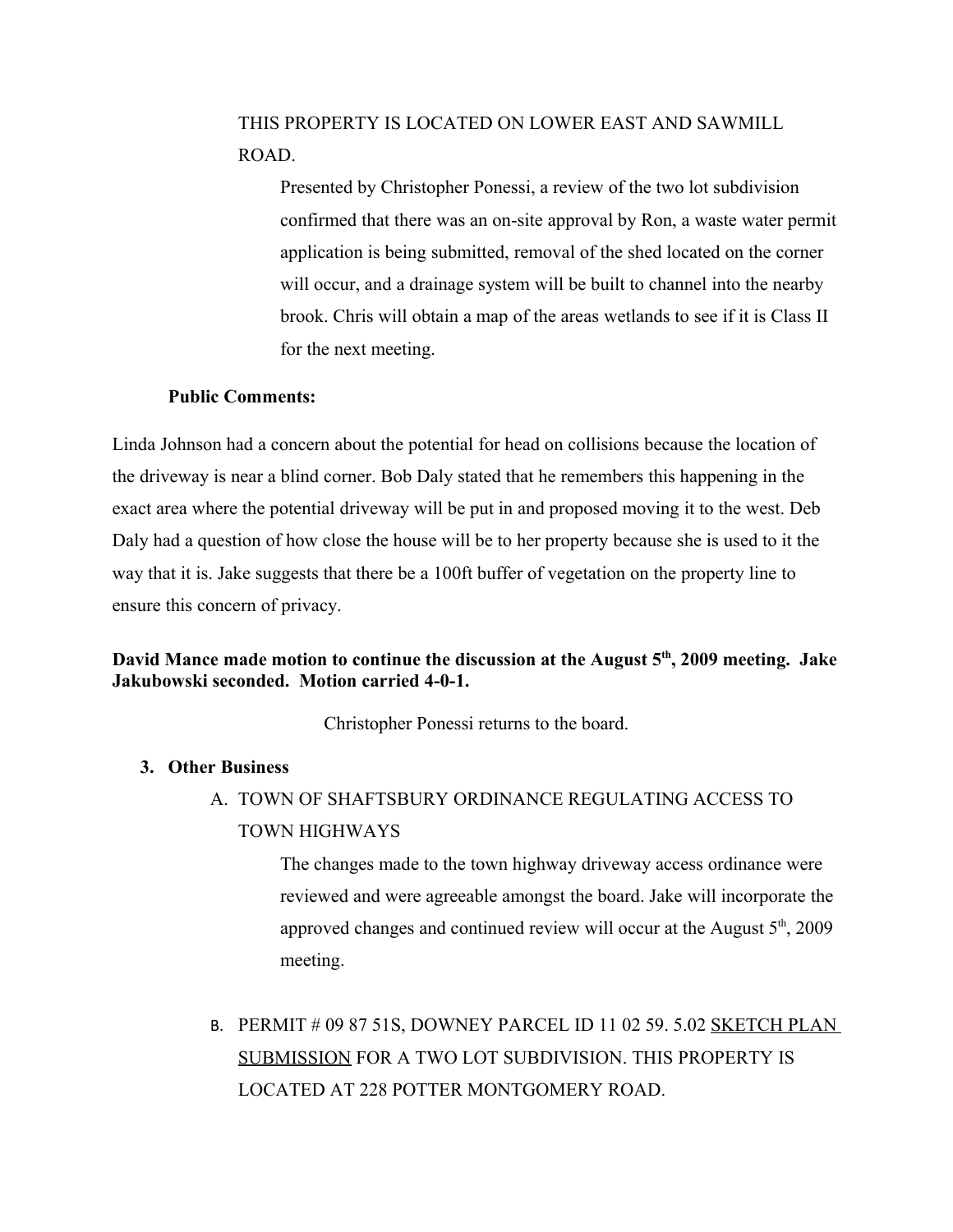Presented by John Endres to subdivide two properties one with a single family home and septic system which was built to support two homes. Changes that will be made include a 50ft setback for the house, show the replacement septic area on the map, move the driveway, submit an access permit application, curbcut application, and delete deferral note from map.

#### **David Mance made motion to classify this permit as a two-lot Minor Subdivision. Jake Jakubowski seconded. Motion carried 5-0-0.**

**Jake Jakubowski made motion to continue the discussion at the August 5th, 2009 meeting. Wynn Metcalf seconded. Motion carried 5-0-0.** 

> C. PERMIT # 09 87 52S, TICHNOR PARCEL ID 09 20 28. 5.02 SKETCH PLAN SUBMISSION FOR A FOUR LOT SUBDIVISION. THIS PROPERTY IS LOCATED ON NORTH ROAD.

> > John Endres presents this sketch plan and states that it was previously subdivided, there is three building lots with a septic system, a drilled well for each, is close to the landfill, but water shed is on the other side of the ridge, and adjoins an industrial district on the east property line. Endres will show the right of way and the well and septic for this property. This matter will be further discussed at the August  $19<sup>th</sup>$ , 2009 meeting.

## **Jake Jakubowski made motion to classify this permit as a Major Subdivision. Wynn Metcalf seconded. Motion carried 5-0-0.**

David Mance recuses himself for the following matter.

D. PERMIT # 09 87 53S, DESAUTELS, PARCEL ID 14 20 70. 5.02 SKETCH PLAN SUBMISSION FOR A TWO LOT SUBDIVSION. THIS PROPERTY IS LOCATED AT 243 HORTON HILL ROAD.

> Jason Dolmetsch who presented this matter filed for a curbcut permit, installed flared-ends, and will remove wetlands from the sketch plan, change from Lot 3 to Lot 2 will be made on the deferral note and changed to subdivision regulation standards, indicate where the mound will be and show setback for the house.